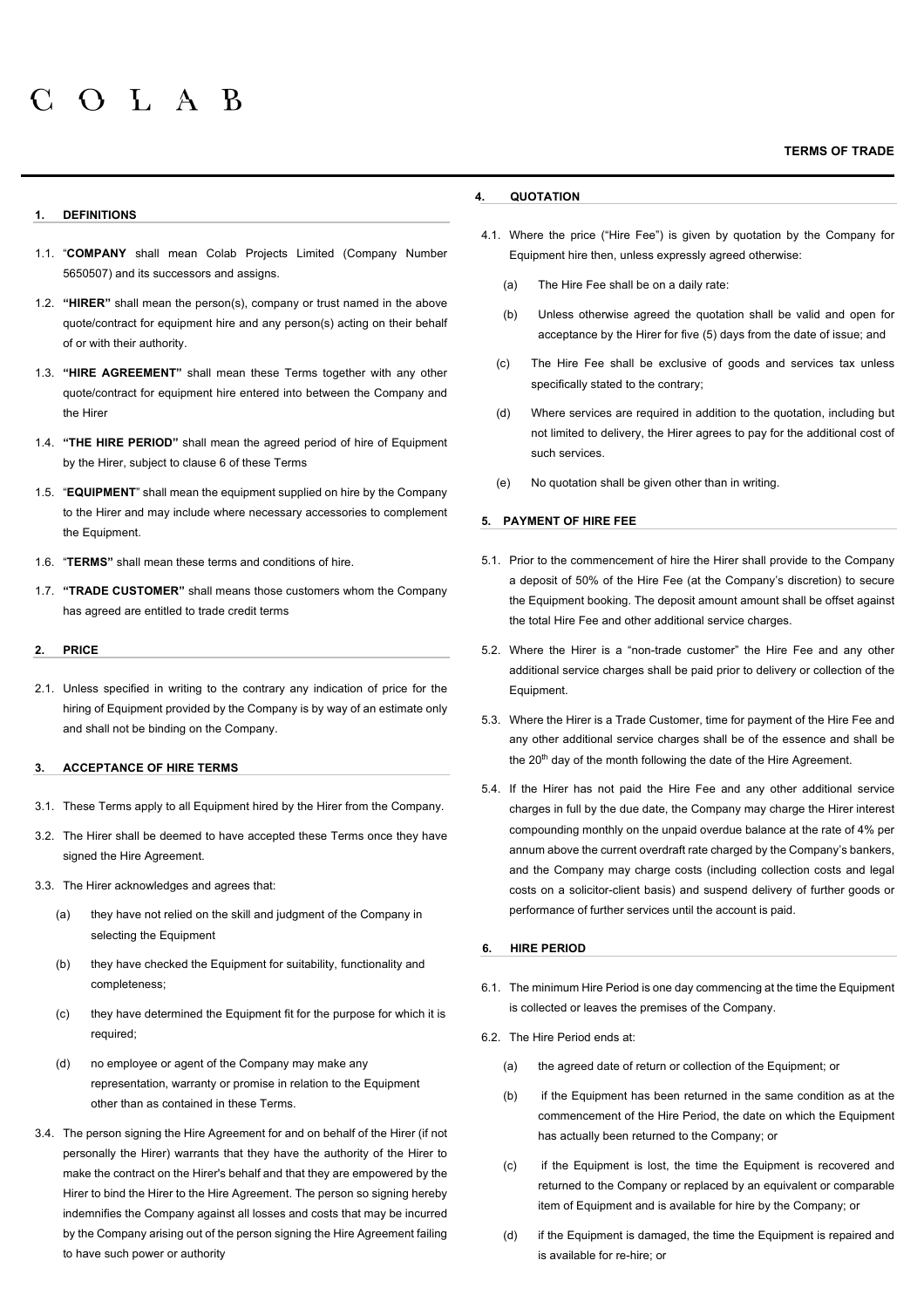- (e) if the Equipment is destroyed, the time the Equipment is replaced by an equivalent or comparable item of Equipment and is available for hire, whichever is the later.
- 6.3. Extensions of Equipment hire are given at the sole discretion of the Company and a payment of a further Hire Fee will be required at that time. Written notification and/or payment of the Hire Fee will be considered an extension of this contract.
- 6.4. Should the Hirer not notify the Company of their intent to renew or terminate the contract at the renewal date, the Company shall continue to charge for any time the Equipment is retained by the Hirer.
- 6.5. If delivery and collection by the Company has been agreed, the Hirer shall ensure free access to the delivery site by the Company. In the event of any delays due to free access being unavailable the Hirer shall reimburse the Company for all associated lost Hire Fees. The Hirer shall also be responsible for any other expenses and costs incurred by the Company related to delays in access to the delivery site. The risk of security remains with the Hirer until the Equipment is collected by the Company.

## **7. DELIVERY CHARGES**

7.1. The Hire Fee does not include delivery and pick up of the Equipment.

- 7.2. Where delivery and/or collection of the Equipment has been arranged;
	- (a) Minimum delivery charges apply, which shall be shown on the Hire Agreement. The Company reserves the right to increase delivery charges due without limitation to increased driver waiting time and/or access difficulties.
	- (b) the costs of delivery shall be paid by the Hirer (without any set-off) and shall be due on the date for payment of the Hire Fee;
	- (c) the Company shall not be liable for any loss or damage howsoever caused due to failure by the Company to deliver the Equipment (or part of it) promptly or at all;
	- (d) The Company may deliver the Equipment in separate deliveries.

#### **8. HIRER RESPONSIBILITIES**

- 8.1. The Hirer shall take proper care of the Equipment and shall only use it in suitable weather conditions for the purpose for which it has been designed and shall not attempt to alter, repair, modify or clean the Equipment. The Hirer is expressly prohibited from cooking directly under any structure or canopy which may be included in the Equipment.
- 8.2. In the event of any damage to the Equipment, the Hirer shall:
	- (a) Immediately notify the Company by telephone at the number provided in the Hire Agreement;
	- (b) return the Equipment or make arrangements with the Company to have the Equipment collected;
	- (c) not attempt to repair the damage and expressly agrees not to use pins, staples or glue or any other similar repair item on the Equipment;
	- (d) be liable to the Company for the sum equivalent to the cost of making good the damage whether by repair or replacement.
- 8.3. In the event of loss of the Equipment the Hirer shall pay to the Company the sum equivalent to the cost of replacing the lost equipment.
- (a) The Hirer must immediately notify the Company by telephone at the number provided in the Hire Agreement;
- (b) Company shall not be liable for any loss suffered by the Hirer or liability incurred by the Hirer as a result of the breakdown howsoever caused.
- (c) Notwithstanding the foregoing any liability which may attach to the Company under the Hire Agreement shall be limited to the amount equivalent to the Hire Fee due under the Hire Agreement.
- 8.5. On termination of the hire, the Hirer shall ensure that the Equipment is complete and in good order as delivered or collected, fair wear and tear accepted. The Hirer shall not pledge the Company's credit for repairs or create a lien over the Equipment in respect of any repairs. In the event the Equipment is returned dirty cleaning charges shall apply.

### **9. LIABILITY AND INDEMNITY**

- 9.1. The Consumer Guarantees Act 1993, the Fair Trading Act 1986 and other statutes may imply warranties or conditions or impose obligations upon the Company which can by law (or which can to a limited extent by law) be excluded or modified. In respect of any such implied warranties, conditions or terms imposed on the Company, the Company's liability shall, where it is allowed, be excluded or if not able to be excluded only apply to the minimum extent required by the relevant statute.
- 9.2. The Hirer shall accept full responsibility for:
- (a) the safekeeping of the Equipment and indemnifies the Company for all loss, theft or damage to the Equipment howsoever caused and without limiting the generality of the foregoing whether or not such loss, theft or damage is attributable to the negligence, failure or omission of the Hirer or any third person associated with the Hirer.
- (b) all claims in respect of any loss and/or injury to persons or damage to property arising out of the use of the Equipment during the Hire Period however arising, whether from the negligence of the Hirer or any other persons associated with the Hirer.
- (c) Any expenses, disbursements and legal costs incurred by the Company in the enforcement of any rights contained in the Hire Agreement;
- (d) the Hirer shall be responsible for any permits that may be required to operate the Equipment and hereby indemnifies the Company from any penalties or other obligation incurred due to the Hirers failure to obtain or comply with any such permit(s);
- (e) the Hirer shall be liable for any costs or penalties due to the Equipment creating an obstruction including without limitation any local authority fines, towage costs, seizure or impoundment costs during the Hire Period.

### **10. PERSONAL PROPERTY SECURITIES ACT 1999 ("PPSA")**

- 10.1. By agreeing to the Hire Agreement in writing, the Hirer acknowledges and agrees that:
	- (a) These terms and conditions constitute a security agreement for the purposes of the PPSA; and
	- (b) A security interest is taken in all Equipment previously and currently supplied by the Company to the Hirer (if any) and all Equipment that will be supplied in the future by the Company to the Hirer during the continuance of the parties' relationship.
- 10.2. The Hirer undertakes to:

8.4. In the event of breakdown of the Equipment: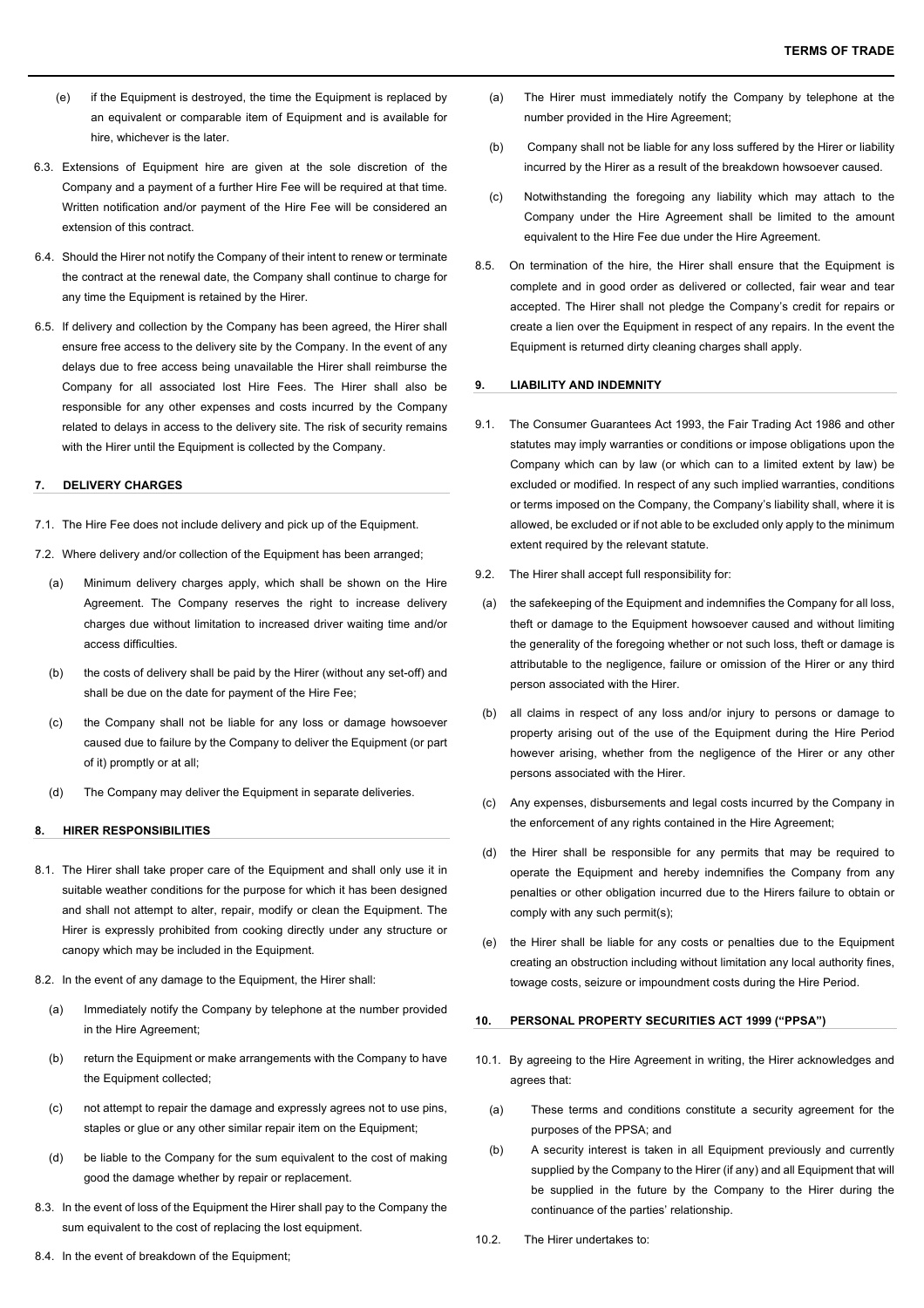- (a) sign any further documents and/or provide any further information, such information to be complete, accurate and up-to-date in all respects, which the Company may reasonably require to register a financing statement or financing change statement on the Personal Property Securities Register ("PPSR");
	- (b) indemnify, and upon demand, reimburse, the Company for all expenses incurred in registering a financing statement or a financing change statement on the PPSR or releasing any Equipment charged thereby;
	- (c) not register a financing change statement or a change demand without the prior written consent of the Company;
	- (d) give the Company not less than seven (7) working days prior written notice of any proposed change in the Hirer's name and/or other change in the Hirer's details (including but not limited to changes in the Hirer's address or facsimile number);
	- (e) give irrevocable authority to the Company to enter any premises occupied by the Hirer or on which Equipment is situated at any reasonable time after default by the Hirer or before default (if the Company believes a default is likely) and to remove and repossess any Equipment and any other property to which Equipment are attached or in which Equipment is incorporated. The Company shall not be liable for any costs, damages, expenses or losses incurred by the Hirer or any third party as a result of this action, nor liable in contract or in tort or otherwise in any way whatsoever unless by statute such liability cannot be excluded.
	- (f) where Equipment is repossessed by the Hirer pursuant to (e) above, the Hirer waives the right to receive notice under section 120 of the PPSA and to object under section 121 of the PPSA.
- 10.3. The following shall constitute defaults by the Hirer:
	- (a) Nonpayment of any sum by the due date.
	- (b) The Hirer intimates that it will not pay any sum by the due date,
	- (c) Any Equipment is seized by any other creditor of the Hirer or any other creditor intimates that it intends to seize the Equipment.
	- (d) Any Equipment in the possession of the Hirer is materially damaged while any sum due from the Hirer to the Company remains unpaid.
	- (e) The Hirer is bankrupted or put into liquidation or a receiver is appointed to any of the Hirer's assets or a landlord distains against any of the Hirer's assets.
	- (f) A Court judgment is entered against the Hirer and remains unsatisfied for seven (7) days,
	- (g) Any material adverse change in the financial position of the Hirer.

# **11. CANCELLATION BY COMPANY**

11.1. The Company shall, without any liability, and without any prejudice to any other right it has in law or equity, have the right by notice to suspend or cancel in whole or in part any contract for the supply of services to the Hirer if the Hirer fails to pay any money owing after the due date or the

Hirer commits an act of bankruptcy as defined in section 19 of the Insolvency Act 1967.

- 11.2. Any cancellation or suspension of this agreement shall not affect the Company's claim for money due at the time of cancellation or suspension or for damages for any breach of any terms of the Hire Agreement or the Hirer**'**s obligations to the Company under the Hire Agreement.
- 11.3. If the Hirer breaches the Hire Agreement and the Hirer fail to remedy the breach within 5 days of receiving a notice of default, the Company may terminate the Hire Agreement and repossess the Equipment. The Company (or agents of the Company) may enter the Hirer's premises where the Equipment is stored for the purpose of repossessing the **Equipment**

### **12 CANCELLATION BY THE HIRER**

- 12.1 Where the Hirer cancels whether in part or in whole any part of the Equipment order;
	- (a) more than 24 hours before delivery or collection the deposit paid pursuant to clause 5.0 of these Terms shall be forfeited unless an equivalent booking for hire of equipment on an alternative commencement date is made contemporaneously in which case the deposit shall be applied to that booking;
	- (b) less than 24 hours before delivery or collection, a fee of 50% of the Hire Fee shall be paid by the Hirer on the cancelled order; or
	- (c) after the Equipment has been delivered or collected 50% of the Hire Fee shall be paid plus any costs of delivery.
	- (d) After completion of set up of the Equipment at the Company's discretion.
- 12.2 For the avoidance of doubt, the Company shall not be required to make any allowance or concession to the Hirer for any period during the Hire Period where the Equipment is not in use.

## **13 CANCELLATION RESULTNG FROM RESTRICTION OF ACTIVITIES BY A COMPETENT AUTHORITY**

- 13.1 Notwithstanding clause 12 of these Terms, if there is an emergency and the Hirer is unable to fully conduct their business because of reasons of safety of the public or property or the need to prevent, reduce or overcome any hazard, harm or loss that may be associated with the emergency, including:
	- (a) prohibited or restricted access cordon applying to the premises from which or to which the Equipment is to be delivered; or
	- (b) restriction by a competent authority on occupation of the premises from which or to which the Equipment is to be delivered;

if the Hirer cancels whether in part or in whole any part of the Equipment order the deposit paid pursuant to clause 5.0 of these Terms shall be forfeited and:

- (c) more than three (3) weeks before delivery or collection, a fee of 20% of the Hire Fee shall be paid by the Hirer on the cancelled order; or
- (d) less than two (2) weeks but more than forty-eight (48) hours before delivery or collection a fee of 50% of the Hire Fee plus any costs of delivery shall be paid by the Hirer on the cancelled order; or
- (e) less than forty-eight (48) hours but more than 24 hours before delivery or collection a fee of 90% of the Hire Fee plus any costs of delivery shall be paid by the Hirer on the cancelled order; or